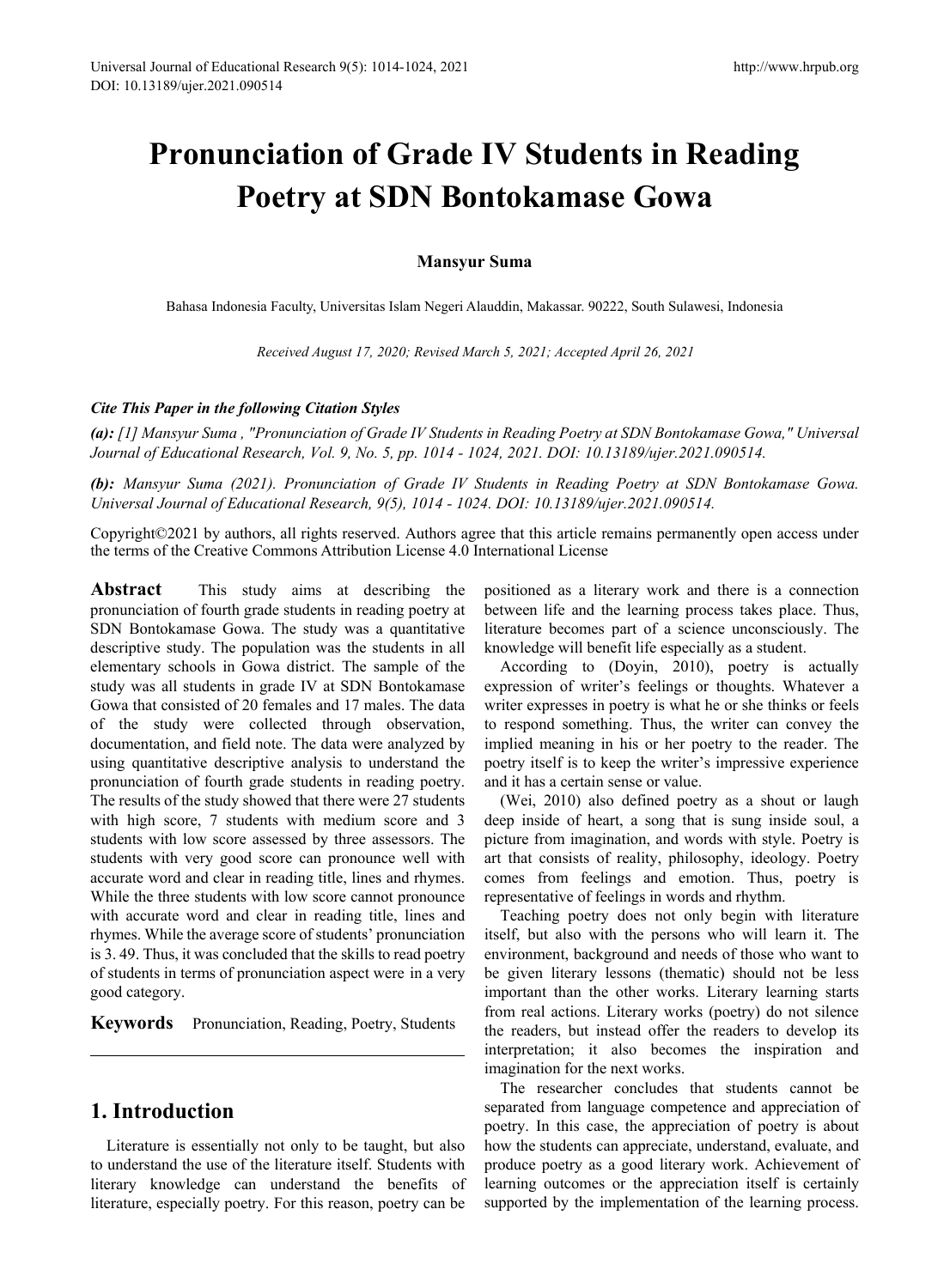Implementation of learning in class is conducted with a variety of approaches, methods, strategies which are innovative, creative, and interesting, thus the achievement of learning outcomes can be maximized and meaningful. One method that would be developed is thematic learning.

This study is based on the idea that in order to improve students' skills to read poetry, a technique that prioritizes the ability to imagine is needed by exercising the skills to concentrate and think through the students' suggestions. The students' reading skills are based on the ability to express ideas, thoughts, and feelings through the elements of language, thus what you want to convey to the listener can be achieved.

Poetry reading learning can be used as an effort to achieve goals to understand reading poetry listed in the curriculum. The aim of literary learning is that students can enjoy and utilize literary works to broaden their horizons, refine their character, and improve their knowledge and language skills, thus students are able to appreciate and develop Indonesian literature as a cultural and intellectual property of humans.

Based on the contents of the standard in the National Education Standards (SNP), curriculum development of Indonesian language and literature teaching contains aspects of the skills that must be mastered, namely aspects of listening, speaking, reading, and writing skills. These four skills are related to each other. One aspect of language that will be developed as language teaching is directed to help students get to know themselves, culture, express ideas or feelings, and participate in society. In addition, language learning helps the students to use the analytical and imaginative skills of the poetry. Therefore, students are expected to be able to communicate in Indonesian properly and correctly.

The ability to read poetry, especially for students of grade IV at SDN Bontokamase is in accordance with the results of the conversation between the researcher and the teacher in grade IV that poetry learning is only taught on an integrated thematic basis. They have not been taught about: What is the ability to read poetry of students at SDN Bontokamase Gowa in pronouncing an array of words, phrases, and sentences in a poetry. The thematic curriculum for class IV at SDN Bontokamase contains learning poems that are short and simple. (Wilson, 1985) states that in choosing poetry there are several things that need to be considered namely the pronunciation, intonation, gestures and expressions.

There are several problems faced by students in appreciating poetry. The most common problem felt by students is to choose diction that is poetic and dense of meaning. In general, students have difficulty in reading poetry including pronunciation, intonation, gesture, and appreciation. While, the teacher still uses conventional methods such as assignments, discussions, demonstrations, and also questions and answers. It can be concluded that the low ability to read poetry is caused by the lack of interesting ways of learning poetry. In order to overcome

the problem, it is important to conduct a research about poetry reading skills that starts from pronunciation, intonation, gestures, expressions, and visions.

Besides meaning of poetry, pronunciation is also important element to be assessed in reading poetry. If we only pay attention to the meaning of a poem, we only reduce it to a piece of unrelated cords (without meaning). The correct answer begins by noting that the elements (signs) in a poem often seem to deviate from normal grammar or normal description (Tang, 2008). Thus, the researcher intended to conduct study about poetry reading skills of the fourth grade students in case of pronunciation.

The difference between the previous study and this study is seen in subject, object and the method of the study. The researcher examined the poetry reading skills by assessing the pronunciation during reading poetry. The researcher also applied the model proposed by Wilson that may overcome problems faced by students in reading poetry. The reading model was based on four skills, namely pronunciation, intonation, gestures, expression and appreciation.

### **2. Review of Related Literature**

#### **2.1. The Concept of Reading**

Reading is one aspect of language skills that are complex and complicated. According to (Soedarso, 1991), reading is a complex activity by mobilizing a large number of separate actions. (Adler and Doren, 2007) also suggest that "reading is a complex activity, just like writing. He stood up and had many separate mental actions, and all had to be done in order to read well ". (Farida, 2009) states that reading is essentially a complicated thing that involves many things, not just reciting writing, but also involves visual, thinking, psycholinguistic, and meta-cognitive activities ". This is in line with the opinion of (Prasetyono, 2008) that reading is a series of mind activities carried out attentively to understand information through the sense of sight in the form of complex symbols, arranged so that they have meaning and meaning. "

Godman in (Somadayo, 2011) also states that "reading is an activity of picking meaning or understanding that is not only from the rows of explicit words (reading the lines), but the meaning behind the rows contained between lines (reading between the lines), even the meaning that lies behind these lines (reading beyond the lines) ". Reading activity is not a passive process, but it is an active process which means that a reader must actively try to understand the contents of a reading. (Nurgiyantoro, 2010) argues that "reading is a mental activity to understand what is said by other parties through the means of writing". Reading activity is a mental activity to understand what is said by the other party through the means of writing".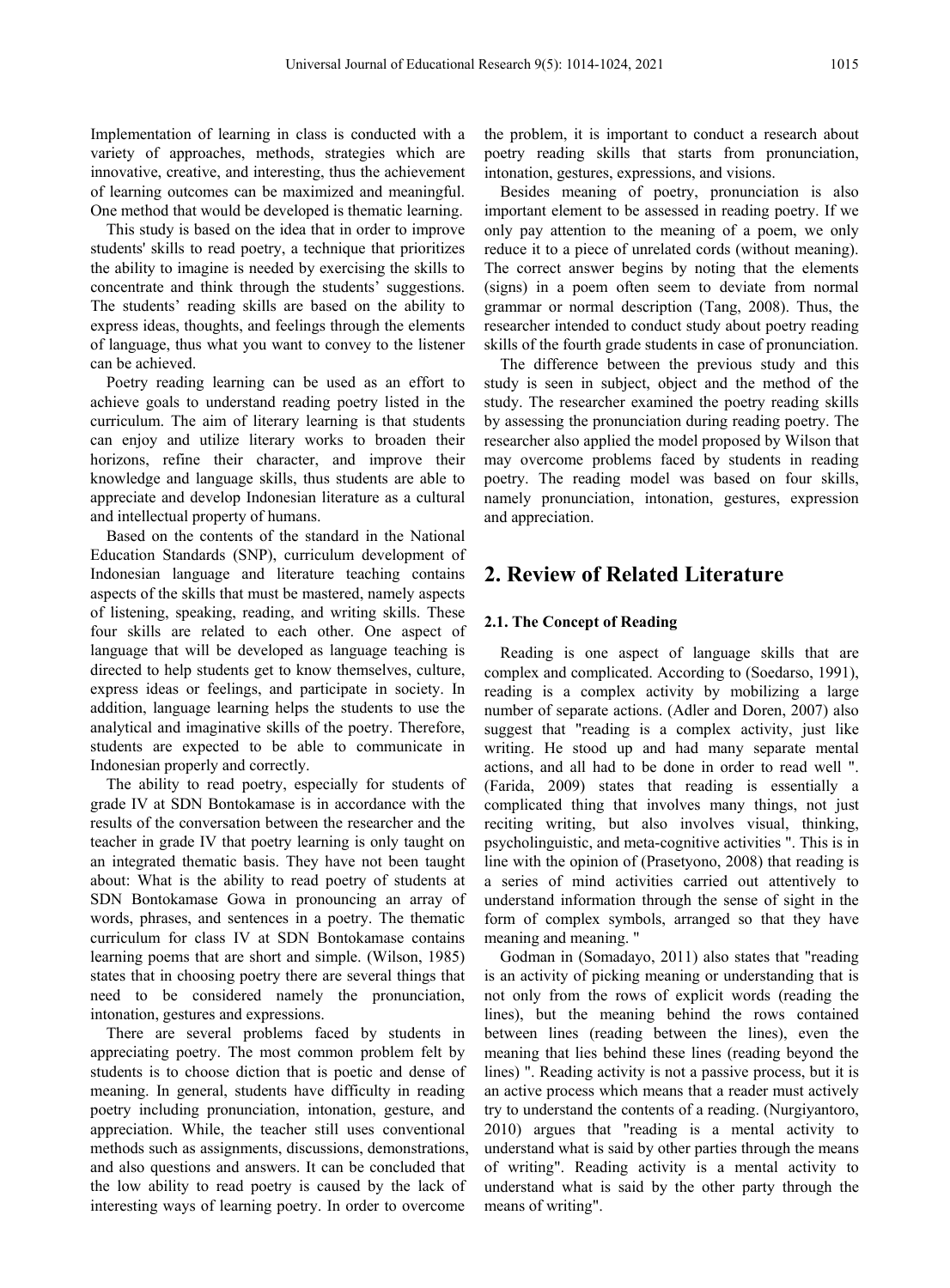(Nugriyantoro, 2010) also adds that "reading activities are an effort to understand information conveyed through written symbols". Reading activities are very important in daily life, especially in language learning at school. Students are not only required to be able to read, but also to know and understand the meaning of the information contained in the reading. Hodgson, 1960 in (Tarigan, 2008), argues that "reading is a process carried out and used by readers to obtain messages, which will be conveyed by the author through the media words / writings". From some of the opinions above, it was concluded that reading is a complex behavior carried out to define written symbols so that they can know their meaning.

#### **2.2. The Concept of Poetry Reading**

According to (Doyin, 2010), reading in the concept of poetry reading must be understood as an effort to understand and feel everything contained in a poem. With these activities, intended is felt by the poet writer controlled by the reader. So, poetry reading is not just speaking poetry or voicing poetry, but also expressing the feelings and souls captured by the reader of the poem.

According Suharianto in (Doyin, 2010), the art of poetry reading is essentially the art of spectacle. The art of poetry reading is audiovisual art. As an audiovisual art, the art of poetry reading is required to be pleasing to the ear and pleasing to the eye. In order to be pleasant to hear, everything produced by the reader's utensils must be true and beautiful. In order to be pleasing to the eye, all the movements produced by the poet's body must also be true and beautiful. Therefore, poetry reading belongs to the performing arts.

If language skills include four aspects, namely listening, speaking, reading, and writing, poetry reading is included in the reading category. (Istanti, 2009), also reveals the notion of poetry reading: poetry reading is understanding the meaning contained in poetry and capturing the thoughts and feelings of the poet so that it can be enjoyed by the audience.

According to (Doyin, 2010), it also states that, there are three components of reading, namely vocals, appreciation, and appearance in the art of poetry reading, namely: vocals, appreciation, and appearance.

Vowels are not just volume or loudness of sound. Sometimes there is a misunderstanding that, who has a loud, determined, and demonstrative voice who is certainly beautiful and wins the race. Matters related to vocals are articulation (pronunciation correctness), tempo (speed of reading), tone (high and low reading), and accentuation (emphasis).

There are at least four main concerns in the vocal issue, namely: (1) clarity of speech; (2) pause; (3) resilience; and (4) fluency (Doyin, 2010). Every word in a poem must be clearly heard by the listener or audience. At least this is the main criterion of a poet's vocal reader. A person's voice color problem is not directly related to speech clarity. The color of the sound is heavy, high, large, or small, all of which can produce a clear sound if the owner is diligently conducting exercises.

(Doyin, 2010) argues that appreciating poetry means understanding the whole contents of poetry. The contents are essential things in poetry because it may have implied meaning. Understanding of poetry that is categorized in this appreciation does not merely understand the meaning of words or lines of poetry, but comes to an understanding of the meaning contained in poetry and the atmosphere of the poem itself. The understanding of poetry must be done by poetry readers. Poetry reading is an effort to help the listener or audience understands the contents of the poem.

Before we help the listener understand the contents of the poem, we must first understand it. At least in this step we must be able to capture the meaning contained in the poem, the meaning of the symbols contained in the poem, and the atmosphere. The appreciation in the art of poetry reading is at least reflected in three things, namely: (1) beheading; (2) tone and intonation; and (3) expression.

According to (Doyin, 2010), appearance problems in reading poetry concern issues: (1) techniques emerge; (2) block and use settings; (3) reading techniques; and (4) how to dress. The first thing to note in a poetry reading performance is the emergent technique. Emerging technique is the way taken by poetry readers in showing themselves for the first time. A good and solid impression must be displayed in the first appearance. This is important because success in the first appearance will have a major effect on the success of subsequent readings.

Pronunciation is a basic part of voice arrangements (Salad, 2014). He explained that without pronunciation, voice arrangement is not meaningful for the listener. Pronunciation is defined as ways to pronounce words and phrases with a clear voice and appropriate with phonological. The clearness of pronunciation in reading poetry is very important. Vowels of /a/, /i/, /u/, /e/, /o/, /ai/, /au/ and the others should be listened clearly, similarly the consonants.

#### **2.3. Related Studies**

(Yanti, 2018) conducted study to see the poetry reading skills of the students of SMPN 5 Kuantan Mudik in pronunciation, stressing the words, intonation and expression. The results of the study showed that the average of poetry reading skills of students grade VII of SMPN 5 Kuantan Mudik in pronunciation was 78.21% or in a good category. In stressing the words, it was found that the average of poetry reading skills of students grade VII of SMPN 5 Kuantan Mudik was 96% or categorized as good. The average poetry reading skills of students grade VII of SMPN 5 Kuantan Mudik in intonation was 78.85% or good. The average of poetry reading skills of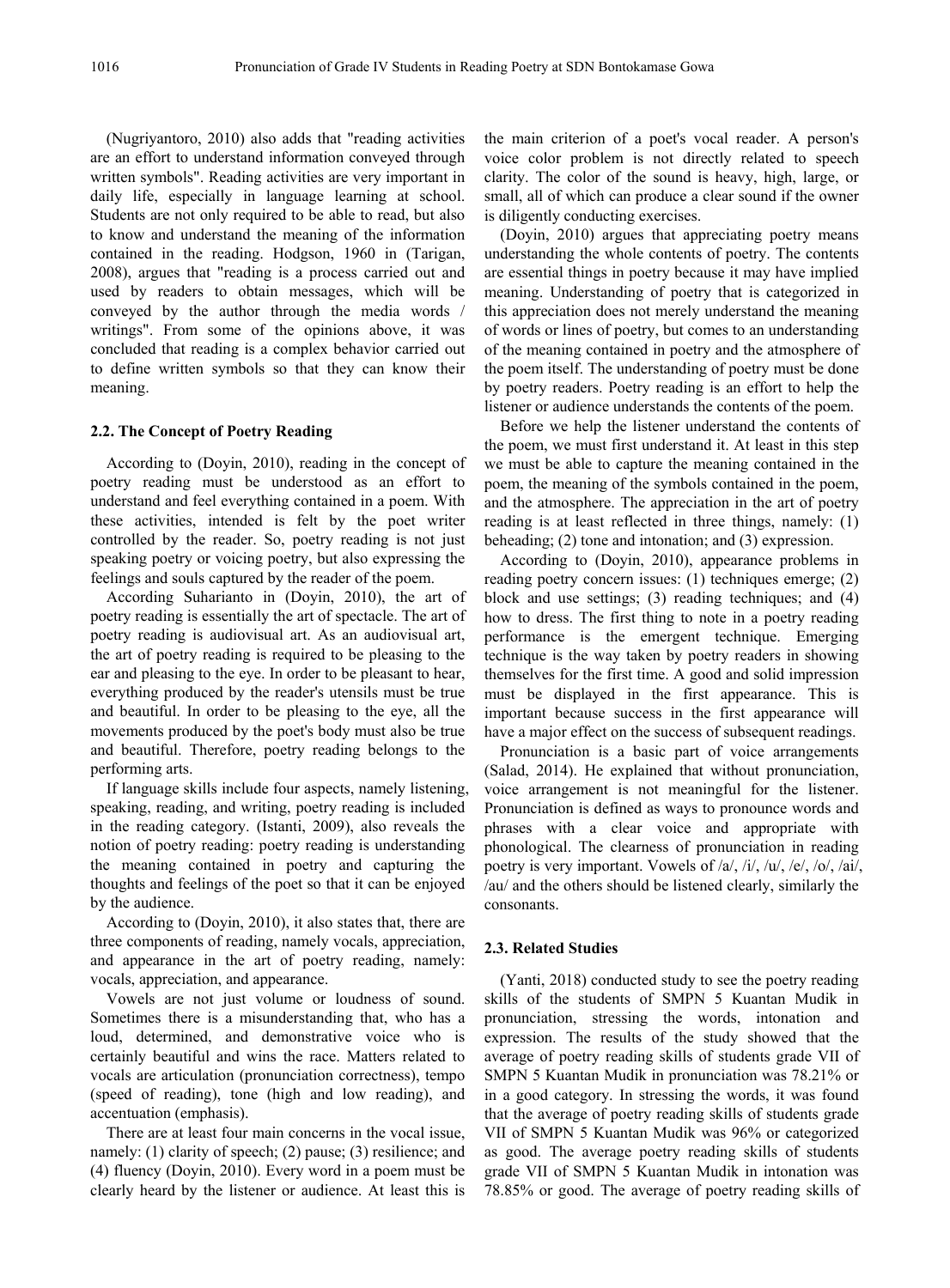students grade VII of SMPN 5 Kuantan Mudik on the expression was 67.85% or sufficient.

(Wahyuningsih, 2015) conducted study to find out the poetry reading skills of the first-year students of Al-Uswah Pekanbaru vocal precision, intonation, and appreciation (expression). The results of this study showed that the reading skills to read poetry in aspects of vocal accuracy category were 60.99 or 76.24%. The poetry reading skills in intonation aspect being categorized were 47.26 or 78, 77%. The poetry reading skills in the aspect of appreciation (expression) were in low category with a mean of 41.22 or 68.71%. Overall, it can be concluded that the ability of the first year students of Al-Uswah Pekanbaru. In reading poetry is categorized with average 143.59 (for two poems) or 71.80%.

(Surastina, 2016) conducted study to describe the students common errors in reading a famous Indonesian poetry entitled Aku by Chairil Anwar. This study was conducted to 120 primary students in Lampung Province, Indonesia which has been randomly chosen by using stratified random sampling technique. The result showed that most of students have low skills in reading poetry as indicated by high percentage of students doing errors. Error in articulating was mainly caused by different student dialect, meanwhile error in stressing intonation was affected by low ability in interpreting poetry and their tendency in reading with specific pattern. This finding can be used as a reference to evaluate student skills in reading Indonesian poetry.

(Sudiar et al, 2014) conducted study to increase the ability in reading poem of students grade five of SDN18 Matan Hilir Selatan Kabupaten Ketapang. The method used in this study is modeling. Basically the study was designed in an action called a cycle. While the nature of this research is Classroom Action Research (CAR). The results showed an increase in the ability to read poetry on aspects of pronunciation, intonation, and expression. In the process of learning Indonesian, the aspects of pronunciation have increased from an average pre-cycle 20.00, the first cycle of 21.92 on average an increase of 1.92, in the second cycle of 23.86 on average an increase of 1.94. In intonation aspects, the pre-cycle increased average 20.00, the first cycle of 20.77 on average an increase of 0.77, in the second cycle of 23.08 on average an increase of 2.31. In expression aspects, the pre-cycle was 16.92, the first cycle of 23.85 on average an increase of 6.93, in the second cycle on average 30.00 on average an increase of 6.15. In general, concluded that the use of modeling to improve the ability to read poetry in learning Indonesian language support of aspects of pronunciation, intonation, and expression in class V.

Based on the previous study above, the researcher wants to take a different research to describe elementary students' pronunciation in reading Indonesian poetry. In this study, the researcher intended to see the clearness of students' pronunciation in title, lines and rhymes of poetry.

## **3. Materials and Methods**

This type of research is quantitative descriptive, using statistics and not generalization; the researcher only wants to see the ability to read poetry of each student. The assessor gives a number, and from that number, the researcher describes it in words. Quantitative research methods can be interpreted as research methods based on the philosophy of post-positivism to examine natural conditions of objects, because the researcher acts as a key instrument (Sugiyono, 2015)

This descriptive quantitative research focuses on the variable of poetry reading ability of the fourth grade students of SD Negeri Bontokamase Sungguminasa, Gowa Regency. In this study, variables are defined as everything that will be the object of research observation. In general, variables are objects that will be used as both abstract and real research. The implementation of this activity must be systematic and in accordance with scientific principles. So, the results of observation can be justified. The theoretical basis used also affects the results obtained. The number of variables is not determined, but depends on the type of research to be conducted.

So, the focus of the research is basically anything in the form of whatever is determined by the researcher to be studied in this study so that information is obtained about it, then conclusions are drawn. The variable in this study is the ability of students to read poetry.

This study uses descriptive quantitative method because it describes the ability to read poetry of fourth grade students of SD Negeri Bontokamase Gowa in pronunciation naturally as it is. It is in line with (Sukmadinata, 2011), that quantitative descriptive research is intended to describe the existing phenomena, both natural and human engineering, which pay more attention to the characteristics, quality, and interrelationships among the activities. In addition, descriptive research does not provide treatment, manipulation or alteration of the variables under study, but rather describes a condition as it is. The only treatment given is the research itself, which is done through observation, interviews, and documentation and tests.

Based on the views of these experts, it can be concluded that quantitative descriptive research is a series of activities to obtain data that is as it is without being in certain conditions whose results emphasize more meaning. Here, the researcher uses a descriptive quantitative research method because this research explores the phenomenon of the ability to read poetry of fourth grade students of SD Negeri Bontokamase Gowa.

The population in this study was all elementary school students in Gowa District. Furthermore, the sample was 20 female students and 17 male students in this study who were fourth grade students of SD Negeri Bontokamase Gowa. The data in this study are the students' value in reading poetry, which is seen from the aspect of pronunciation. While the source of the data is in the research is the fourth grade students of SD Negeri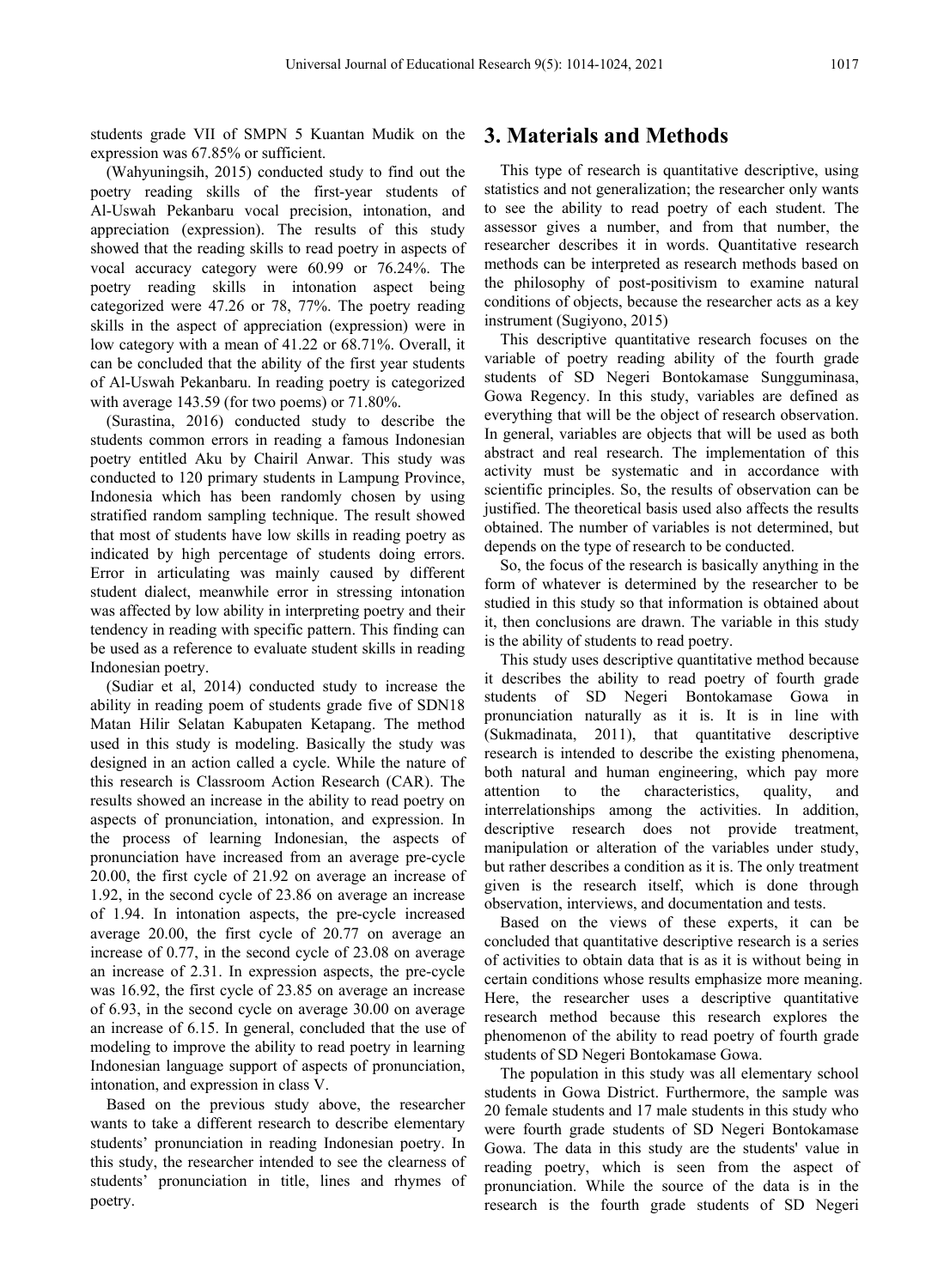Bontokamase in Gowa Regency, the fourth grade students are 37 people, consisting of 20 female students and 17 male students. This research was conducted in class IV SD Negeri Bontokamase Gowa as one of the leading schools in Gowa District. Because this research is expected to be one of the models of teaching Indonesian Language in Elementary Schools of Gowa district, the selection of superior schools as places to conduct research is one of the fundamental reasons. Another consideration is the ease of outreach in conducting research.

Data collection is done by using observation techniques, video recording, and photos during poetry reading takes place. The observation is that the writer makes direct observations of poetry readings by Grade IV students of SD Negeri Bontokamase Gowa by using an audiovisual recording device in the form of video. The data analysis technique of the research results is done in two ways.

The first, the researcher adds the value of the respondent abbreviated with R based on the results of the assessment instruments used then divided by the number of respondents guided by the following table with the following formula:

$$
Me = \frac{\sum x i}{n}
$$

Where:

 $Me = Mean (average)$  $Xi =$  value X to I get to n  $n =$  Number of individuals

The second, the students' pronunciation would be described based on the criteria of Departemen Pendidikan Nasional (2006).

### **4. Results**

The data of this study are the ability to read poetry in the fourth grade students of SD Negeri Bontokamase Gowa, amounting to 37 people with details of 20 females, 17 males. The results of research on students' ability to read poetry can be presented as follows:

*The Value of Reading Poetry Based on the Pronunciation*

**Table 1**. Frequency and percentage categories of Reading Poetry Based on the Pronunciation

| Category          | Frequency | Percentage |  |
|-------------------|-----------|------------|--|
| High $(81 - 100)$ | 27        | 73 %       |  |
| Medium $(61-80)$  |           | $19\%$     |  |
| Low $(40-60)$     | 3         | $8\%$      |  |
| Total             | 37        | $100\%$    |  |

Based on the table 1, there are 27 students who received the category of High with a score range of 81-100. The indicators of high score were the students who can pronounce the phoneme of the title of the poem and array accurately and very clearly. There were 27 or 73% of the students who can pronounce title and lines accurately and clearly.

While, there were 7 or 19% of all students who were in the Medium category with a score range of 61-80. The indicators of medium score are how students can pronounce the phoneme of the title and lines accurately but unclearly.

There are 3 or 8% of all students who get Low category with a range of scores 40-60. The indicators of low category were the students who can pronounce phonemes and consonants of poetry titles and lines are very unclear.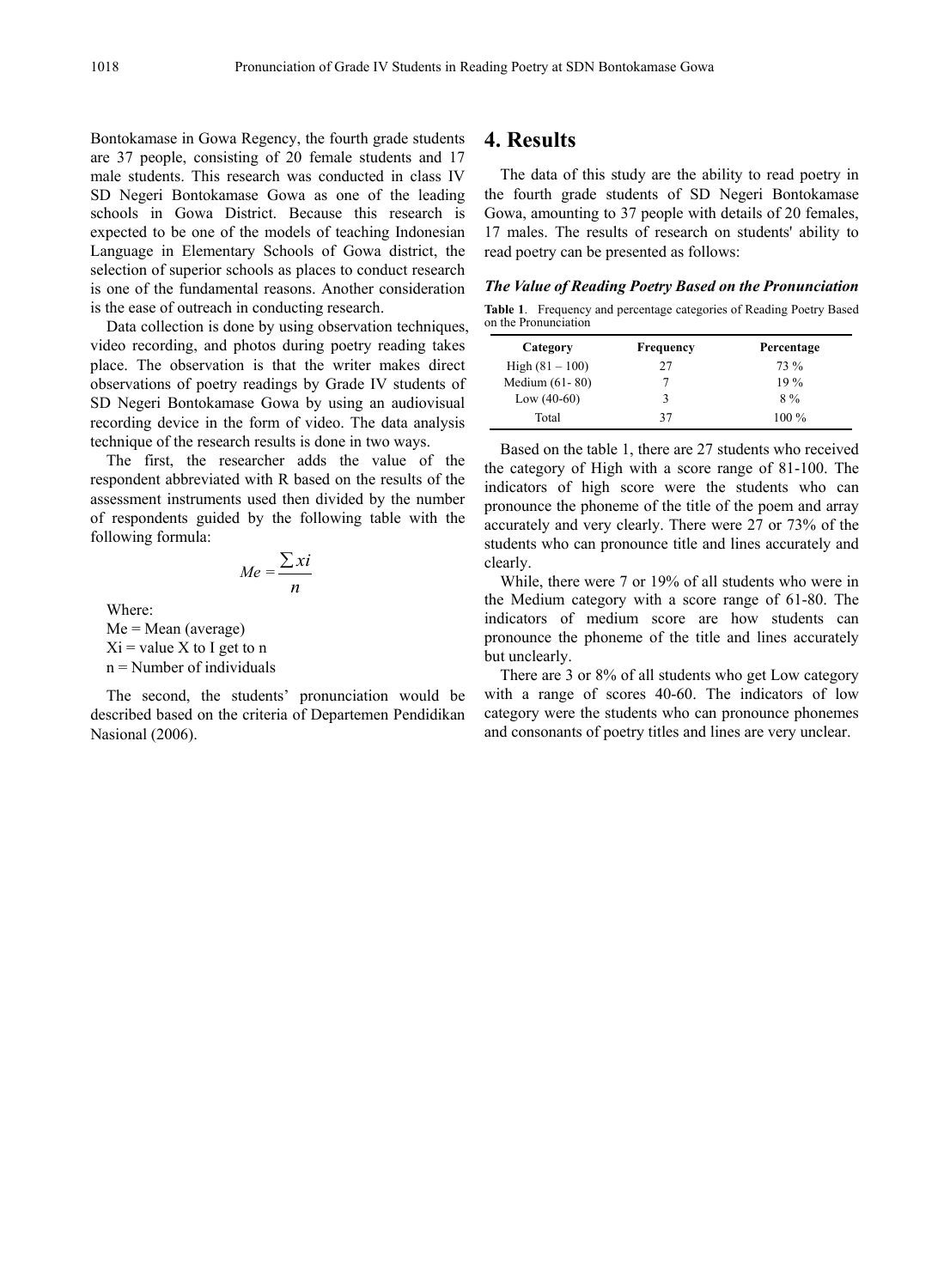|                    | $\checkmark$<br><b>Pronunciation aspect</b> |                          |                          |                   |                |                       |  |
|--------------------|---------------------------------------------|--------------------------|--------------------------|-------------------|----------------|-----------------------|--|
|                    |                                             | Assessor                 |                          |                   |                |                       |  |
| <b>Respondents</b> | I                                           | $\rm II$                 | Ш                        | <b>Mean Score</b> | $\mathbf{O}_0$ | Category              |  |
| R1                 | $\overline{4}$                              | $\overline{\mathcal{L}}$ | $\mathfrak{Z}$           | 3.67              | 91,67          | Very Good             |  |
| R2                 | 3                                           | 4                        | 3                        | 3.33              | 83,33          | Very Good             |  |
| R3                 | $\overline{4}$                              | 4                        | 4                        | 4.00              | 100            | Very Good             |  |
| R4                 | 3                                           | 4                        | 4                        | 3.67              | 91,67          | Very Good             |  |
| R <sub>5</sub>     | $\overline{4}$                              | 4                        | $\overline{c}$           | 3.33              | 83.33          | Very Good             |  |
| R <sub>6</sub>     | 4                                           | 4                        | 4                        | 4.00              | 100            | Very Good             |  |
| R7                 | 4                                           | 4                        | 4                        | 4.00              | 100            | Very Good             |  |
| R8                 | $\overline{4}$                              | 4                        | $\overline{c}$           | 3.33              | 83.33          | Very Good             |  |
| R9                 | 3                                           | 4                        | $\sqrt{2}$               | 3.00              | 75.00          | $\operatorname{Good}$ |  |
| R10                | 4                                           | 4                        | $\overline{c}$           | 3.33              | 83.33          | Very Good             |  |
| R11                | 3                                           | 4                        | 3                        | 3.33              | 83.33          | Very Good             |  |
| R12                | 3                                           | 3                        | 3                        | 3.00              | 75.00          | Good                  |  |
| R13                | $\overline{4}$                              | 4                        | 4                        | 4.00              | 100            | Very Good             |  |
| R14                | 4                                           | 3                        | 4                        | 3.67              | 91.67          | Very Good             |  |
| R15                | 3                                           | 3                        | 4                        | 3.33              | 83.33          | Very Good             |  |
| R16                | 4                                           | 3                        | 3                        | 3.33              | 83.33          | Very Good             |  |
| R17                | 4                                           | 4                        | 4                        | 4.00              | 100            | Very Good             |  |
| R18                | 3                                           | 3                        | 4                        | 3.33              | 83.33          | Very Good             |  |
| R19                | 3                                           | 2                        | 3                        | 2.67              | 66.67          | Adequate              |  |
| R20                | $\overline{4}$                              | 4                        | 4                        | 4.00              | 100            | Very Good             |  |
| R21                | 3                                           | 3                        | 3                        | $3.00\,$          | 75.00          | Good                  |  |
| R22                | $\overline{4}$                              | 3                        | 3                        | 3.33              | 83.33          | Very Good             |  |
| R23                | 3                                           | 2                        | 3                        | 2.67              | 66.67          | Adequate              |  |
| R <sub>24</sub>    | $\overline{4}$                              | 4                        | 3                        | 3.67              | 91.67          | Very Good             |  |
| R <sub>25</sub>    | 2                                           | 2                        | 3                        | 2.33              | 58.33          | Bad                   |  |
| R26                | 3                                           | 4                        | 4                        | 3.67              | 91.67          | Very Good             |  |
| R27                | $\overline{4}$                              | 3                        | 4                        | 3.67              | 91.67          | Very Good             |  |
| R28                | 4                                           | $\boldsymbol{2}$         | $\sqrt{3}$               | $3.00\,$          | 75.00          | Good                  |  |
| R29                | 4                                           | 4                        | $\overline{\mathcal{A}}$ | 4.00              | $100\,$        | Very Good             |  |
| R30                | 4                                           | 4                        | 4                        | 4.00              | 100            | Very Good             |  |
| R31                | 3                                           | 4                        | 3                        | 3.33              | 83.33          | Very Good             |  |
| R32                | 4                                           | 4                        | 4                        | 4.00              | 100            | Very Good             |  |
| R33                | 4                                           | 3                        | 4                        | 3.67              | 91.67          | Very Good             |  |
| R34                | 4                                           | 3                        | 4                        | 3.67              | 91.67          | Very Good             |  |
| R35                | 4                                           | 3                        | 4                        | 3.67              | 91.67          | Very Good             |  |
| R36                | 3                                           | 3                        | 3                        | $3.00\,$          | 75.00          | $\operatorname{Good}$ |  |
| R37                | $\overline{\mathcal{A}}$                    | 4                        | 4                        | 4.00              | 100            | Very Good             |  |
| Total              | 133                                         | 128                      | 126                      | 3.49              | 87.16          | Very Good             |  |
| Average            | 3.59                                        | 3.46                     | 3.40                     |                   |                |                       |  |
| $\%$               | 89.86                                       | 86.49                    | 85.14                    |                   |                |                       |  |

**Table 2.** The Value of Reading Poetry Based on the Pronunciation by three assessors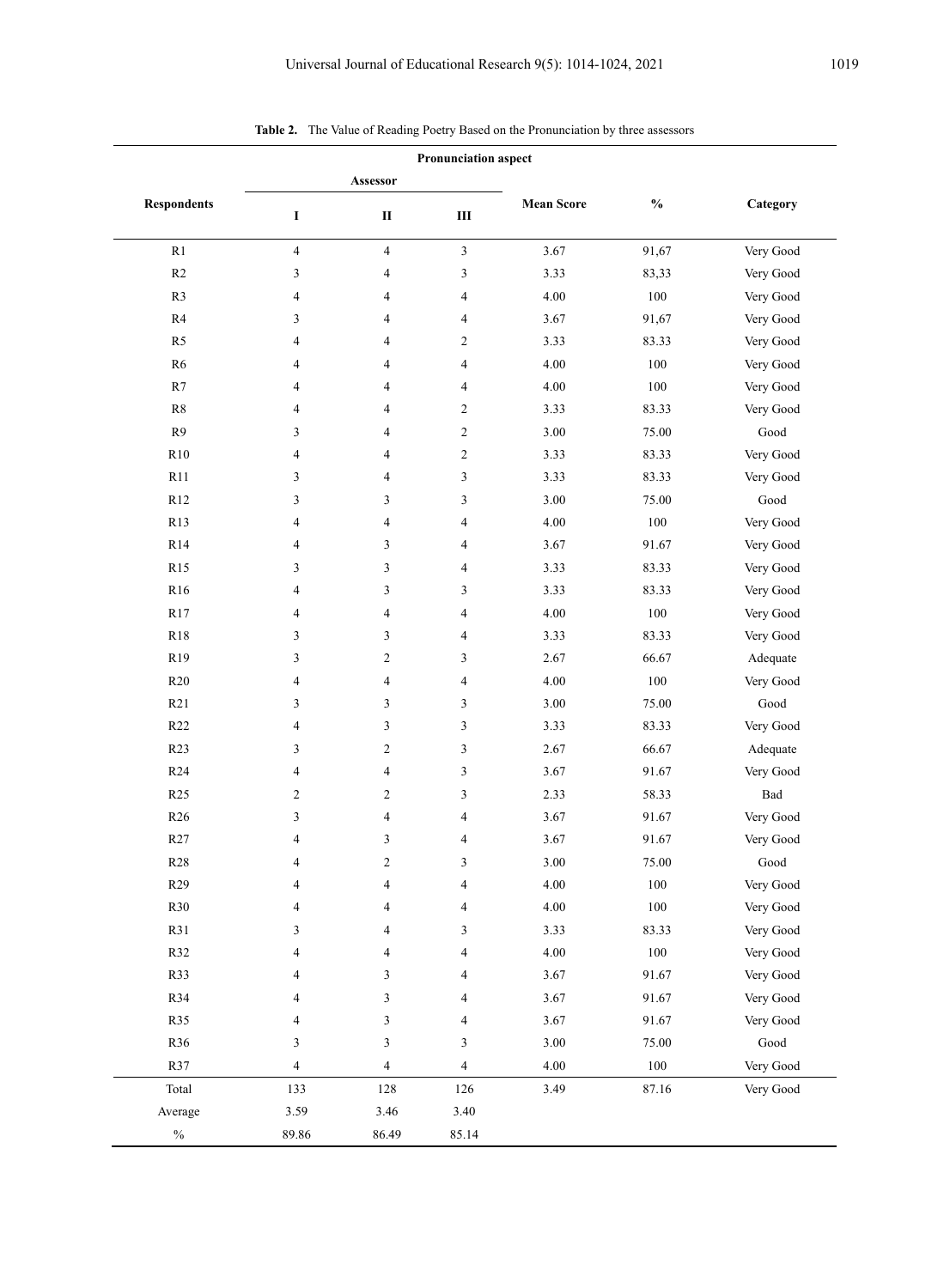Table 2 showed that in the first assessment, the average ability of students in reading poetry from the pronunciation aspect is in the very good category with a percentage of 89.86%. At the pronunciation stage, students are able to recite poetry very well. Every student who is given the number 4 can mention each word well without the slightest mistake. In the second assessment, the average ability of students reading poetry from the pronunciation aspect is in the very good category with a percentage of 86.49%. In the third assessment, the ability of students to read poetry from the pronunciation aspect is in very good category with a percentage of 85.14%. When viewed from all assessors, the average ability of students reading poetry from the pronunciation aspect is in the very good category with a percentage of 87.16%.

The average score above showed that the students can pronounce the words in the poetry very well. For example, Respondent 2 (R2) is able to pronounce the words of "*syukur*," not "*sukur"* on the array of "*yang membuat kita bersyukur pada Ilahi"* in *Hidup Penuh Warna* poetry. The respondent is able to pronounce the word even though it is derived from Arabic (loanword). Another loanword from Arabic that can be pronounced correctly is the word of "*nasihat"* in the *Guru Tercinta* poem by Respondents 27 and 29 (R27 and R29). In fact, in daily conversation this word is always pronounced with the pronunciation of "*nasehat*."

## **5. Discussion**

Based on previous exposure, it can be stated matters related to several research findings. The meaning of the results of the assessment of the three evaluators on the appearance of grade IV elementary school students in reading poetry is based on pronunciation aspect. Of course the assessor at the time of the assessment has considered many things related to poetry reading activities, although it is undeniable that the emotional involvement and feelings of the assessor is very likely to influence the assessment.

The average score above showed that the students can pronounce the words in the poetry very well. For example, Respondent 2 (R2) is able to pronounce the words of "*syukur*," not "*sukur"* on the array of "*yang membuat kita bersyukur pada Ilahi"* in *Hidup Penuh Warna* poetry. The respondent is able to pronounce the word even though it is derived from Arabic (loanword). Another loanword from Arabic that can be pronounced correctly is the word of "*nasihat"* in the *Guru Tercinta* poem by Respondents 27 and 29 (R27 and R29). In fact, in daily conversation this word is always pronounced with the pronunciation of "*nasehat*."

The pronunciation of loanwords above showed that articulation is an important thing in reading especially in reading poetry. It is in line with Salad (2014:158) that articulation is a basic part of voice arrangement (vocal). Wrong articulation will lead students to create mispronunciation.

It is well known that the condition of knowledge and maturity of grade IV elementary school students is not as mature as adults, but reading poetry is not only dependent on the condition of one's knowledge and maturity. Reading poetry is a skill that involves knowledge. Meanwhile, poetry for these students is something that has often been heard and often even read. Whether it's because something has to be learned as part of a competency that must be mastered in certain subjects, or because it has been watched and listened to other people read poetry maybe even he himself has done it. Therefore, it is not surprising that children in grade IV elementary school students are able to read poetry as adults do by paying attention to all aspects of reading poetry.

The respondents 17 and 18 (R17 and R18) who are able to pronounce the word of "*riuh"* in a poem entitled *Penari*. The word "*riuh*" is seldom used in daily conversation and some students never heard the word. However, "*riuh*" is categorized as a good word to use in Indonesian poetry to create a good rhyme.

From the example above, the researcher found that articulation can be correct if the reader can treat the poetry well. In this case, the reader also focuses on the right articulation thus the poetry becomes more beautiful to be heard. It is in line with (Mulyana.et al, 2008) that the right articulation (correct pronounce) can create a beautiful poetry.

In general, poetry is one of the activities of reading aloud. Reading aloud is essentially the activity of reading by voicing written symbols (letters, syllables, words / phrases, sentences) by paying attention to aspects of the ability to read aloud (pronunciations, intonations, pauses, punctuation marks) so that the listener and reader can capture information and understand the meaning contained in a reading. Therefore, the pronunciation becomes very important to note in reading poetry.

The pronunciation model is a way for a person or group of people to pronounce the sounds of language. The language sounds referred to in Indonesian include Vowels, Consonants, Diphthongs, and Consonants Combined. In the ethics of reading poetry, the pronunciation of language sounds must be clear. Consonants and vowels in each word and sentence must be correct to avoid the emergence of different interpretations and meanings by those who listen to the poetry read. For example the word "simpan" with "simpang" are two words that have different meanings. When reading the two words with unclear pronunciations, it is difficult for the listener to understand the meaning. It could even be considered the word mentioned is irrelevant to the words or sentences that preceded it or those that followed it in the series of sentences.

There were also 3 students who got low score, R19 and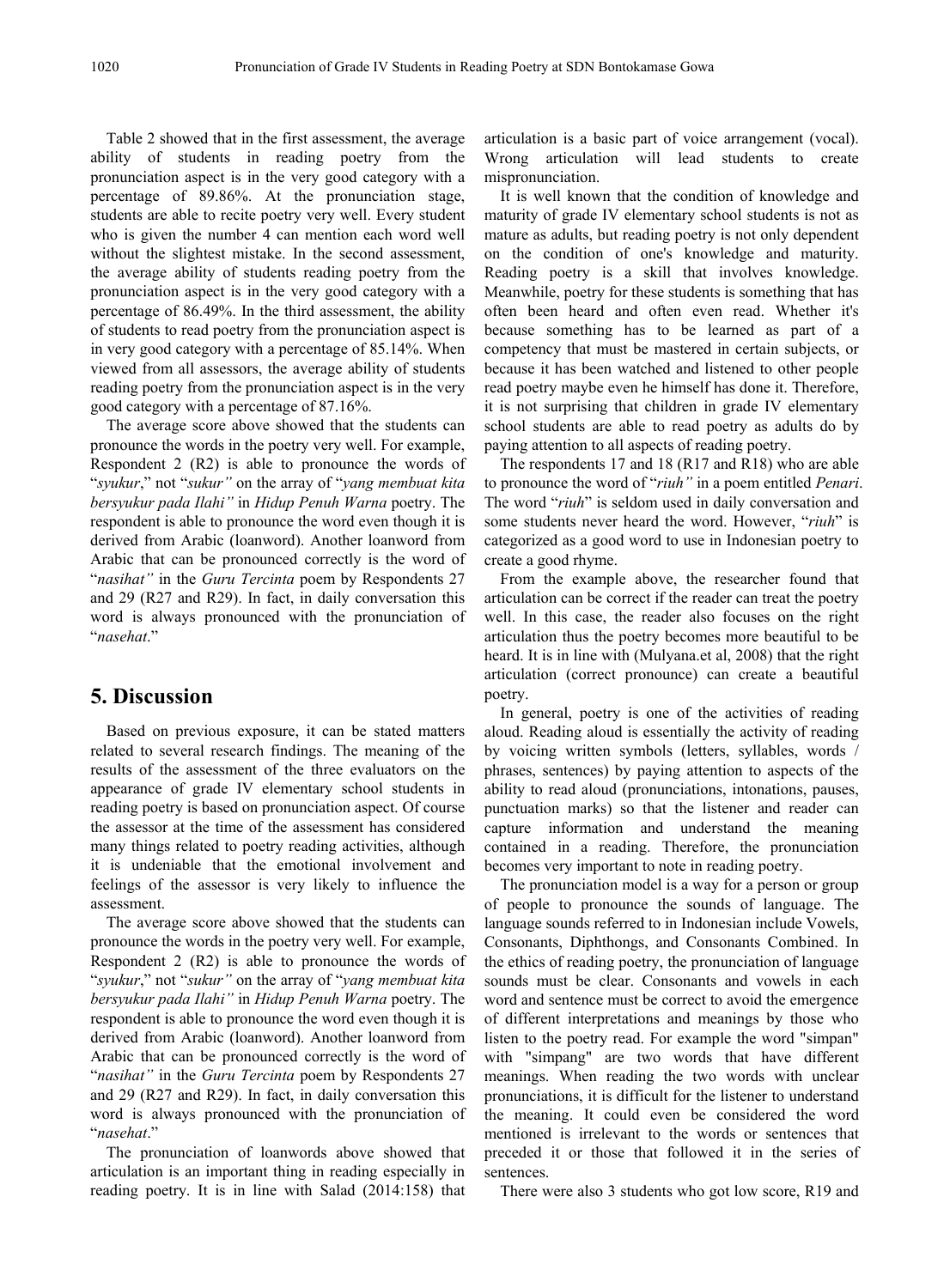R23 who got 2 for their poetry reading assessed by the second assessor. The assessor gave 2 for the reading because of unclear pronunciation in title, lines and rhymes. While R25 who get 2 for the first and the second assessor because the pronunciation is not clear and there is mispronunciation in loanword like *"nasihat"* becomes *"nasehat."* This mispronunciation happens because the word *"nasehat."* is usually used in daily conversation, thus the reader cannot detect the word as the wrong word. Other mistakes are from the voice that is not clear, thus the listener cannot listen the whole contents perfectly.

Based on the explanation above, it is concluded that vocal and voice qualities are important things to be assessed in reading poetry. A clear voice and accurate vocal will give the best performance in reading poetry. It is in line with the statement of (Salad, 2014) that pronunciation is a form of expression that can be listened by ears and the variables are on vocal and voice quality.

It is important to realize that reading activities at the elementary school level are part of the elementary curriculum. For example in the Thematic syllabus of elementary school curriculum poetry class IV, one of the standards for reading competence is to understand the text by reading aloud, intensive reading, and reading fairy tales with the basic competence of reading text aloud (20-25 sentences) with the correct pronunciation and intonation. While in semester 2 there is also a reading competency standard that is understanding texts by intensive reading (150-200 words) and reading poetry with basic competencies in reading poetry with correct pronunciation, intonation, and expression. This shows that reading with pronunciations and intonations that are true and right in elementary school students in grade IV is one of the competencies or abilities that must be possessed.

Therefore, it is not impossible if the fourth grade elementary school students already have the ability to read poetry with pronunciation and intonation that is already very good. Moreover, the activity of reading aloud in class learning activities is often carried out, this will further train students' ability to recite every word they say when reading with the appropriate intonation.

The explanation above is in accordance with the opinion of (Puspitasari, 2013) states that "reading aloud is an activity carried out with loud and clear vocals. Loud here is not screaming, but louder the voice to help other people in understanding what we are reading. In addition, it must be expressed according to the contents of the text being read and in general, she emphasized that there are 4 important aspects to consider in reading aloud including word suppression, sentence or intonation songs, pauses, and mastery of punctuation.

## **6. Conclusions**

Based on the presentation of data and the discussion as stated, the skills to read poetry of elementary school students in terms of the pronunciation aspect are very good. The acquisition of average score assessed by three assessors was 3.49 from the ideal value of 4.00. This means that the percentage of the ability to read poetry in terms of pronunciation is around 87.16%. This is because, parents are often taught how to pronounce Indonesian, especially poetry at home by reading aloud. Thus, the pronunciation model of fourth grade students in reading poetry at SDN Bontokamase Gowa can be used as a model or basis in reading poetry for all elementary schools in Gowa District.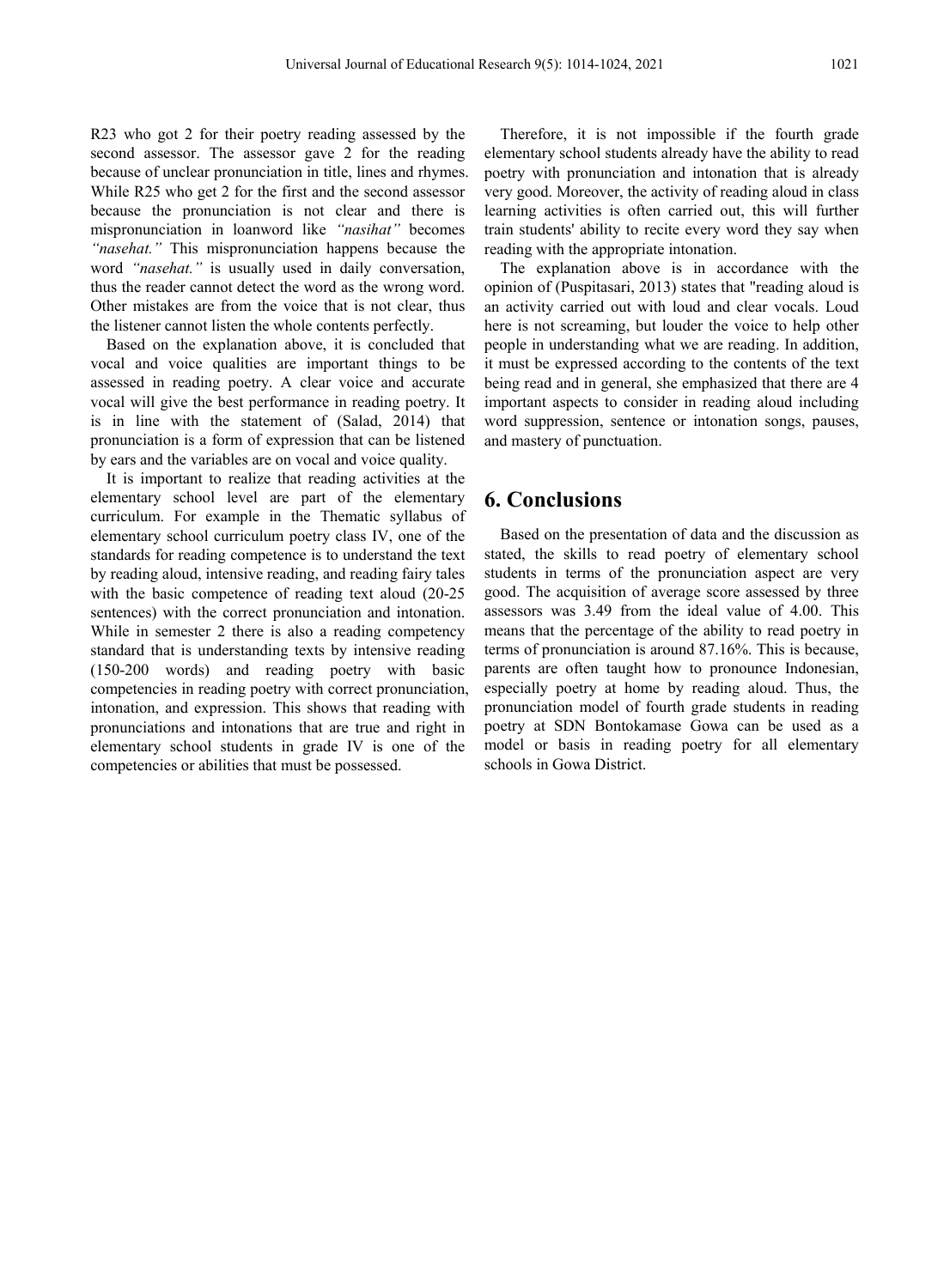## **APPENDIX**

| <b>Pronunciation aspect</b>                              |                          |                |                |                                                                                                                                                                                                          |                  |                                                                                                                                       |      |
|----------------------------------------------------------|--------------------------|----------------|----------------|----------------------------------------------------------------------------------------------------------------------------------------------------------------------------------------------------------|------------------|---------------------------------------------------------------------------------------------------------------------------------------|------|
| Assessor<br><b>Respondents</b><br>L<br>$\mathbf{I}$<br>Ш |                          |                |                | <b>Reason for indicators</b>                                                                                                                                                                             | Category         |                                                                                                                                       |      |
|                                                          |                          |                |                |                                                                                                                                                                                                          |                  |                                                                                                                                       |      |
| R1                                                       | $\overline{4}$<br>4<br>3 |                |                | AI: accurate word and clear in reading title, lines and rhymes<br>A2: accurate word and clear in reading title, lines and rhymes                                                                         | <b>VERY GOOD</b> |                                                                                                                                       |      |
|                                                          |                          | 3<br>3<br>4    |                | A3: accurate word and clear less in reading title, lines and rhymes<br>AI: accurate word and clear less in reading title, lines and rhymes                                                               |                  |                                                                                                                                       |      |
| R <sub>2</sub>                                           |                          |                |                |                                                                                                                                                                                                          |                  | A2: accurate word and clear in reading title, lines and rhymes<br>A3: accurate word and clear less in reading title, lines and rhymes | GOOD |
| R <sub>3</sub>                                           | $\overline{4}$           | 4              | $\overline{4}$ | AI: accurate word and clear in reading title, lines and rhymes<br>A2: accurate word and clear in reading title, lines and rhymes<br>A3: accurate word and clear in reading title, lines and rhymes       | <b>VERY GOOD</b> |                                                                                                                                       |      |
| R <sub>4</sub>                                           | 3                        | $\overline{4}$ | $\overline{4}$ | AI: accurate word and clear less in reading title, lines and rhymes<br>A2: accurate word and clear in reading title, lines and rhymes<br>A3: accurate word and clear in reading title, lines and rhymes  | <b>VERY GOOD</b> |                                                                                                                                       |      |
| R <sub>5</sub>                                           | $\overline{4}$           | $\overline{4}$ | $\overline{c}$ | AI: accurate word and clear in reading title, lines and rhymes<br>A2: accurate word and clear in reading title, lines and rhymes<br>A3: unclear in reading title, lines and rhymes                       | <b>VERY GOOD</b> |                                                                                                                                       |      |
| R <sub>6</sub>                                           | $\overline{4}$           | $\overline{4}$ | $\overline{4}$ | AI: accurate word and clear in reading title, lines and rhymes<br>A2: accurate word and clear in reading title, lines and rhymes<br>A3: accurate word and clear in reading title, lines and rhymes       | <b>VERY GOOD</b> |                                                                                                                                       |      |
| R7                                                       | $\overline{4}$           | 4              | $\overline{4}$ | AI: accurate word and clear in reading title, lines and rhymes<br>A2: accurate word and clear in reading title, lines and rhymes<br>A3: accurate word and clear in reading title, lines and rhymes       | <b>VERY GOOD</b> |                                                                                                                                       |      |
| R8                                                       | $\overline{4}$           | 4              | $\overline{2}$ | AI: accurate word and clear in reading title, lines and rhymes<br>A2: accurate word and clear in reading title, lines and rhymes<br>A3: unclear in reading title, lines and rhymes                       | <b>VERY GOOD</b> |                                                                                                                                       |      |
| R <sub>9</sub>                                           | 3                        | 4              | $\overline{c}$ | AI: accurate word but unclear in reading title, lines and rhymes<br>A2: accurate word but unclear in reading title, lines and rhymes<br>A3: unclear in reading title, lines and rhymes                   | GOOD             |                                                                                                                                       |      |
| R10                                                      | $\overline{4}$           | 4              | $\overline{c}$ | AI: accurate word and clear in reading title, lines and rhymes<br>A2: accurate word and clear in reading title, lines and rhymes<br>A3: accurate word and clear in reading title, lines and rhymes       | <b>VERY GOOD</b> |                                                                                                                                       |      |
| R <sub>11</sub>                                          | 3                        | 4              | 3              | AI: accurate word but unclear in reading title, lines and rhymes<br>A2: accurate word and clear in reading title, lines and rhymes<br>A3: accurate word but unclear in reading title, lines and rhymes   | <b>VERY GOOD</b> |                                                                                                                                       |      |
| R12                                                      | 3                        | 3              | 3              | AI: accurate word but unclear in reading title, lines and rhymes<br>A2: accurate word but unclear in reading title, lines and rhymes<br>A3: accurate word but unclear in reading title, lines and rhymes | GOOD             |                                                                                                                                       |      |
| R <sub>13</sub>                                          | $\overline{4}$           | 4              | $\overline{4}$ | AI: accurate word and clear in reading title, lines and rhymes<br>A2: accurate word and clear in reading title, lines and rhymes<br>A3: accurate word and clear in reading title, lines and rhymes       | <b>VERY GOOD</b> |                                                                                                                                       |      |
| R <sub>14</sub>                                          | $\overline{4}$           | 3              | $\overline{4}$ | AI: accurate word and clear in reading title, lines and rhymes<br>A2: accurate word but unclear in reading title, lines and rhymes<br>A3: accurate word and clear in reading title, lines and rhymes     | <b>VERY GOOD</b> |                                                                                                                                       |      |
| R <sub>15</sub>                                          | 3                        | 3              | $\overline{4}$ | AI: accurate word but unclear in reading title, lines and rhymes<br>A2: accurate word but unclear in reading title, lines and rhymes<br>A3: accurate word and clear in reading title, lines and rhymes   | <b>VERY GOOD</b> |                                                                                                                                       |      |
| R <sub>16</sub>                                          | $\overline{4}$           | 3              | 3              | AI: accurate word and clear in reading title, lines and rhymes<br>A2: accurate word but unclear in reading title, lines and rhymes<br>A3: accurate word but unclear in reading title, lines and rhymes   | <b>VERY GOOD</b> |                                                                                                                                       |      |
| R <sub>17</sub>                                          | 4                        | 4              | $\overline{4}$ | AI: accurate word and clear in reading title, lines and rhymes<br>A2: accurate word and clear in reading title, lines and rhymes<br>A3: accurate word and clear in reading title, lines and rhymes       | <b>VERY GOOD</b> |                                                                                                                                       |      |
| R18                                                      | 3                        | 3              | $\overline{4}$ | AI: accurate word but unclear in reading title, lines and rhymes<br>A2: accurate word but unclear in reading title, lines and rhymes<br>A3: accurate word and clear in reading title, lines and rhymes   | <b>VERY GOOD</b> |                                                                                                                                       |      |
| R <sub>19</sub>                                          | 3                        | 2              | 3              | AI: accurate word but unclear in reading title, lines and rhymes<br>A2: unclear in reading title, lines and rhymes<br>A3: accurate word but unclear in reading title, lines and rhymes                   | <b>ADEQUATE</b>  |                                                                                                                                       |      |
| R <sub>20</sub>                                          | $\overline{4}$           | 4              | 4              | AI: accurate word and clear in reading title, lines and rhymes<br>A2: accurate word and clear in reading title, lines and rhymes<br>A3: accurate word and clear in reading title, lines and rhymes       | <b>VERY GOOD</b> |                                                                                                                                       |      |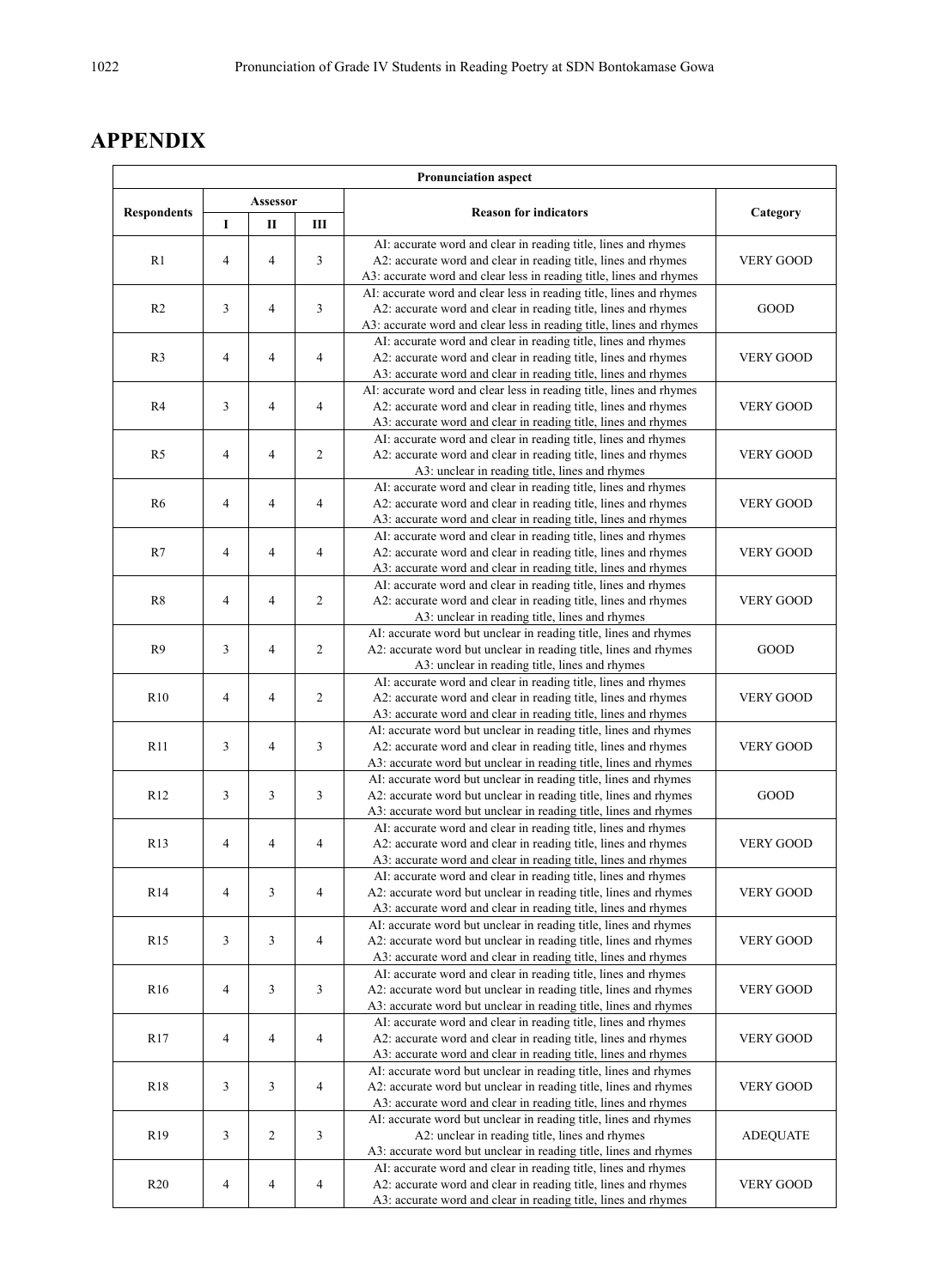#### **Table Continued**

|                 |                |                |                | AI: accurate word but unclear in reading title, lines and rhymes |                  |
|-----------------|----------------|----------------|----------------|------------------------------------------------------------------|------------------|
| R21             | 3              | 3              | 3              | A2: accurate word but unclear in reading title, lines and rhymes | GOOD             |
|                 |                |                |                | A3: accurate word but unclear in reading title, lines and rhymes |                  |
|                 |                |                |                | AI: accurate word and clear in reading title, lines and rhymes   |                  |
| R <sub>22</sub> | $\overline{4}$ | 3              | 3              | A2: accurate word and clear in reading title, lines and rhymes   | <b>VERY GOOD</b> |
|                 |                |                |                | A3: accurate word and clear in reading title, lines and rhymes   |                  |
|                 |                |                |                | AI: accurate word but unclear in reading title, lines and rhymes |                  |
| R <sub>23</sub> | 3              | $\overline{c}$ | 3              | A2: unclear in reading title, lines and rhymes                   | <b>ADEQUATE</b>  |
|                 |                |                |                | A3: accurate word but unclear in reading title, lines and rhymes |                  |
|                 |                |                |                | AI: accurate word and clear in reading title, lines and rhymes   |                  |
| R <sub>24</sub> | $\overline{4}$ | 4              | 3              | A2: accurate word and clear in reading title, lines and rhymes   | <b>VERY GOOD</b> |
|                 |                |                |                | A3: accurate word but unclear in reading title, lines and rhymes |                  |
|                 |                |                |                | AI: unclear in reading title, lines and rhymes                   |                  |
| R <sub>25</sub> | 2              | 2              | 3              | A2: unclear in reading title, lines and rhymes                   | <b>BAD</b>       |
|                 |                |                |                | A3: accurate word but unclear in reading title, lines and rhymes |                  |
|                 |                |                |                | AI: accurate word but unclear in reading title, lines and rhymes |                  |
| R <sub>26</sub> | 3              | $\overline{4}$ | $\overline{4}$ | A2: accurate word and clear in reading title, lines and rhymes   | <b>VERY GOOD</b> |
|                 |                |                |                | A3: accurate word and clear in reading title, lines and rhymes   |                  |
|                 |                |                |                | AI: accurate word and clear in reading title, lines and rhymes   |                  |
| R27             | $\overline{4}$ | 3              | $\overline{4}$ | A2: accurate word but unclear in reading title, lines and rhymes | <b>VERY GOOD</b> |
|                 |                |                |                | A3: accurate word and clear in reading title, lines and rhymes   |                  |
|                 |                |                |                | AI: accurate word and clear in reading title, lines and rhymes   |                  |
| R <sub>28</sub> | $\overline{4}$ | $\overline{c}$ | 3              | A2: unclear in reading title, lines and rhymes                   | GOOD             |
|                 |                |                |                | A3: accurate word but unclear in reading title, lines and rhymes |                  |
|                 |                |                |                | AI: accurate word and clear in reading title, lines and rhymes   |                  |
| R29             | $\overline{4}$ | $\overline{4}$ | $\overline{4}$ | A2: accurate word and clear in reading title, lines and rhymes   | <b>VERY GOOD</b> |
|                 |                |                |                | A3: accurate word and clear in reading title, lines and rhymes   |                  |
|                 |                |                |                | AI: accurate word and clear in reading title, lines and rhymes   |                  |
| <b>R30</b>      | $\overline{4}$ | 4              | $\overline{4}$ | A2: accurate word and clear in reading title, lines and rhymes   | <b>VERY GOOD</b> |
|                 |                |                |                | A3: accurate word and clear in reading title, lines and rhymes   |                  |
|                 |                |                |                | AI: accurate word and clear in reading title, lines and rhymes   |                  |
| R31             | 3              | 4              | 3              | A2: accurate word and clear in reading title, lines and rhymes   | <b>VERY GOOD</b> |
|                 |                |                |                | A3: accurate word and clear in reading title, lines and rhymes   |                  |
|                 |                |                |                | AI: accurate word and clear in reading title, lines and rhymes   |                  |
| R32             | $\overline{4}$ | 4              | $\overline{4}$ | A2: accurate word and clear in reading title, lines and rhymes   | <b>VERY GOOD</b> |
|                 |                |                |                | A3: accurate word and clear in reading title, lines and rhymes   |                  |
|                 |                |                |                | AI: accurate word and clear in reading title, lines and rhymes   |                  |
| R33             | $\overline{4}$ | 3              | $\overline{4}$ | A2: accurate word but unclear in reading title, lines and rhymes | <b>VERY GOOD</b> |
|                 |                |                |                | A3: accurate word and clear in reading title, lines and rhymes   |                  |
|                 |                |                |                | AI: accurate word and clear in reading title, lines and rhymes   |                  |
| R34             | $\overline{4}$ | 3              | $\overline{4}$ | A2: accurate word but unclear in reading title, lines and rhymes | <b>VERY GOOD</b> |
|                 |                |                |                | A3: accurate word and clear in reading title, lines and rhymes   |                  |
|                 |                |                |                | AI: accurate word and clear in reading title, lines and rhymes   |                  |
| R35             | $\overline{4}$ | 3              | $\overline{4}$ | A2: accurate word but unclear in reading title, lines and rhymes | <b>VERY GOOD</b> |
|                 |                |                |                | A3: accurate word and clear in reading title, lines and rhymes   |                  |
|                 |                |                |                | AI: accurate word but unclear in reading title, lines and rhymes |                  |
| R36             | 3              | 3              | 3              | A2: accurate word but unclear in reading title, lines and rhymes | GOOD             |
|                 |                |                |                | A3: accurate word but unclear in reading title, lines and rhymes |                  |
|                 |                |                |                | AI: accurate word and clear in reading title, lines and rhymes   |                  |
| R37             | 4              | 4              | $\overline{4}$ | A2: accurate word and clear in reading title, lines and rhymes   | <b>VERY GOOD</b> |
|                 |                |                |                | A3: accurate word and clear in reading title, lines and rhymes   |                  |
|                 |                |                |                |                                                                  |                  |

## **REFERENCES**

- [1] Adler, Mortimer J., and Charles Van Doren, "How to read a book: The classic guide to intelligent reading," Simon and Schuster, 2014.
- [2] Education, Ministry of National, "The School-Based Curriculum," Jakarta: MONE, 2006.
- [3] Djumingin, Sulastriningsih and Mahampang, "Teaching Prose of Fiction and Drama," Makassar: State University of Makassar Publisher, 2007.
- [4] --------------, "Strategies and Applications of Innovative Learning Models for Literature," Makassar: State University of Makassar Publisher, 2011.
- [5] Doyin, Mukh, "The art of reading poetry: preparation, training, performance, and assessment," Semarang: Bandungan Institute, 2008.
- [6] Doyin, Mukh, "Teaching Poetry Reading," Semarang: Bandungan Institute. 2010.